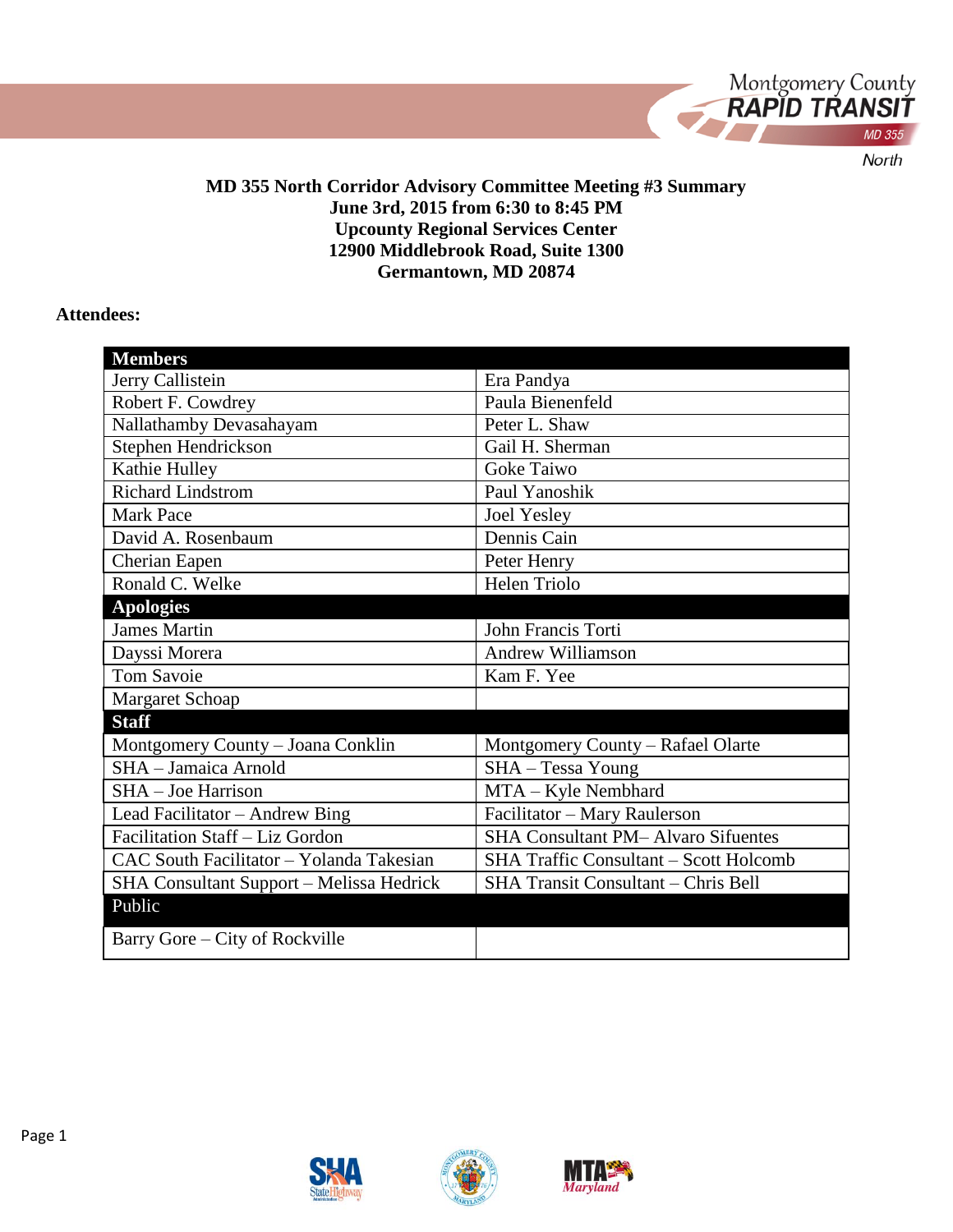

## **Handouts**

Handouts provided to CAC Members included:

- Summary from CAC Meeting #2/Purpose and Need
- Agenda for CAC Meeting # 3
- Presentation for CAC Meeting #3

Meeting materials will be posted on the project website: *www.montgomerycountymd.gov/rts*

# **Introductions**

Mary Raulerson opened the meeting and reviewed the agenda indicating that tonight's meeting would help to build the foundation for work to be done in subsequent meetings. Given the type of information being presented members should ask clarifying questions along the way and after each presentation would be invited to comment and ask questions on what had been presented. She also mentioned that a technical meeting was also being added for CAC members who wanted to delve more deeply into the data. Post meeting note: Due to the high level of interest among members, the technically focused meeting has been added as a regular CAC meeting.]

# **Project Update – Corridor Planning Study**

Alvaro Sifuentes provided the CAC members with a quick re-cap on what will be accomplished as part of this study. This is the very beginning of a lengthy process to study BRT along MD 355. By the summer of 2016, we will be recommending alternatives that will be studied in more detail in the next phase of the project. This more detailed work will include additional engineering, environmental, traffic and ridership analysis on those alternatives. This is not a National Environmental Policy Act (NEPA) or Maryland Environmental Policy Act (MEPA) study; however a NEPA or MEPA study may need to be completed for MD 355 in the future. We are currently using the Federal Highway Administration's Planning and Environmental Linkages (PEL) approach that will lay the foundation to move into NEPA or MEPA. Many of the products developed during PEL will guide the subsequent environmental review process.

## Question (Q). *Are you conducting Scoping meetings? Why have you prepared purpose and need before scoping? This isn't in line with NEPA process but is borrowing NEPA language.*

Response (R). We are developing a foundation for evaluating alternatives. We are in a pre-NEPA, pre-MEPA phase but this early work will help to meet NEPA process requirements. A scoping meeting will be held when we are ready to determine alternatives that will be evaluated during the NEPA phase.

# **Project Update – Informational Open House**

As discussed during the last CAC meeting we were planning to hold an Informational Open House with the general public in the spring of 2015. We decided however that this meeting would be postponed until the fall of this year. The main reason to postpone the public meeting was to allow for greater coordination and input from the CAC members. In addition, the Cities of Rockville and Gaithersburg are conducting complimentary BRT studies and we wanted to have extra time to evaluate or incorporate any preliminary findings of their studies if possible. Once the new dates have been identified we will inform the CAC members. In addition the public will be informed through a series of outreach efforts.





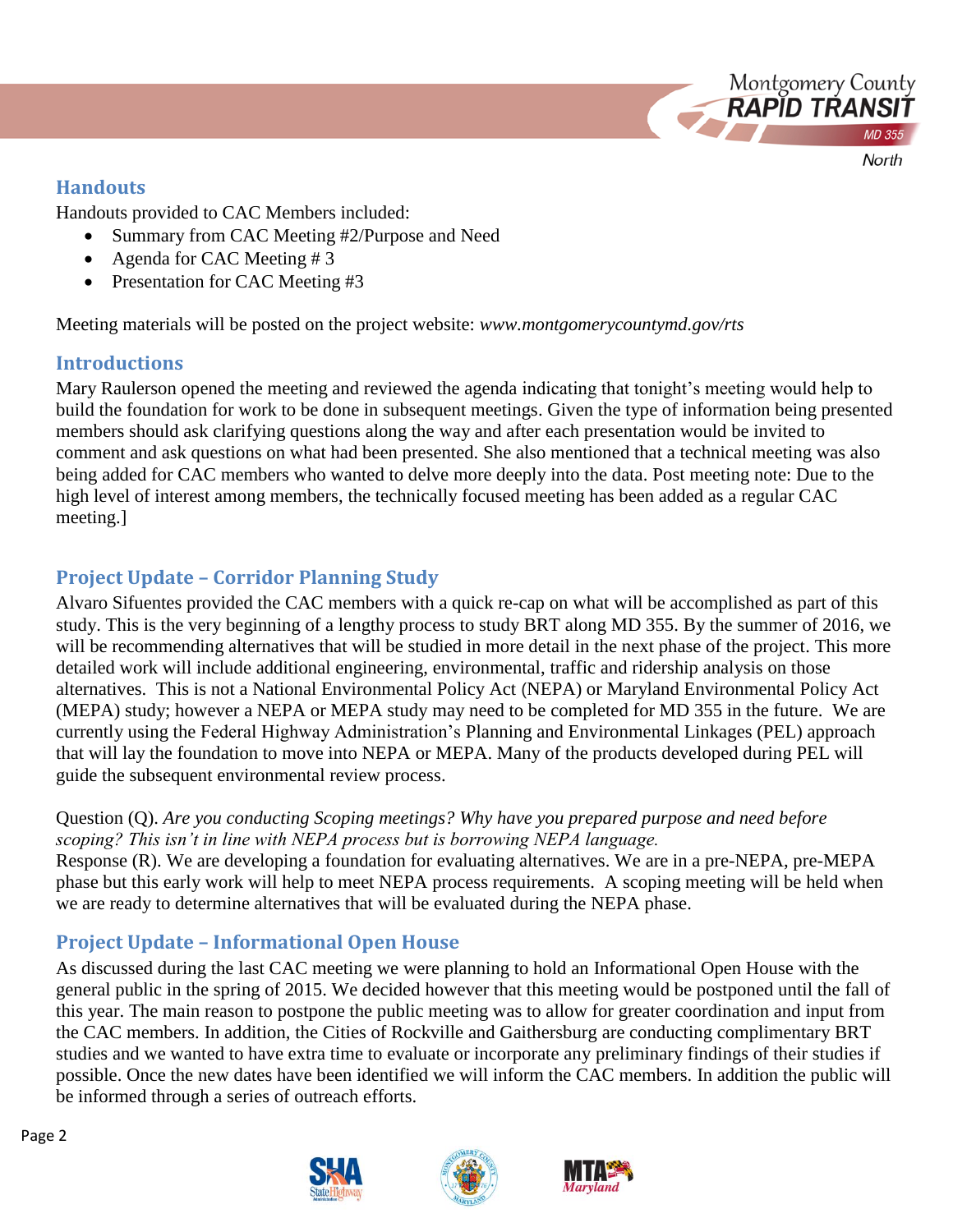

# **Transit Ridership**

Chris Bell led the transit ridership presentation. Mr. Bell began by explaining that the presentation tonight was focused on providing some context and understanding of potential transit markets within the study corridor.

The presentation began with a general description of the study corridor and high-level information about growth in households, residents, and jobs within corridor between today and 2040, the project horizon year. These data were presented for the corridor as a whole as well as by individual districts within the corridor. Of note in the presentation was the finding that the forecasted center of economic activity within the study corridor will shift from the southernmost portion of the corridor (Bethesda area) to the White Flint area, which is slated for significant growth and densification in the County's long-range plans.

In response to questions from CAC members, Mr. Bell emphasized that the data presented for the corridor was only a small subset of the data that would be utilized during the ridership forecasting process. Specific questions and responses are as follows:

## Q. *What about trips that pass through the districts from outside of the corridor study area?*

R. Through trips and trips originating from or destined to places outside the corridor will be accounted for in ridership forecasting effort for the build alternatives. The physical elements that Alvaro will discuss along with service planning options (such as frequency and span of service) will influence trip estimates. We are just beginning that effort now.

## Q. *What date is the forecasting model? How many runs?*

R. I don't know the specific model run number. But this comes out of the trip table of the latest Washington Area regional model employment and population forecast: Round 8.3; some of the number details are not available. Staff from each jurisdiction in the region come together and reach consensus on population and employment in each jurisdiction. That forecast is then adopted by the Council of Governments and used for the model. The most recent model has been adopted within last two or three months.

## Q. *Do these models include Frederick County? Are Frederick, Carroll and Howard Counties included in the model?*

R. Frederick County is a part of the Metropolitan Washington Council of Governments (MWCOG) so it does participate in decisions on population and employment projections. [This statement is a post meeting correction amending the incorrect statement that Frederick County is not part of MWCOG.] For counties in the Baltimore Region, Howard County for example, detailed trip flow information is available from counts and surveys. Everything modeled is based on calibration relative to real world data. There is constant data collection in the region such as cordon counts and surveys.

# Q. *Are you assuming that no one from outside of the county will use the proposed service?*

R. For alternatives that do not have station parking, the model will not show demand from people who would have to drive to access the service. Whether or not parking is included at stations is a policy decision.

Q. *What's the margin of error between the model outputs and the regional model?*





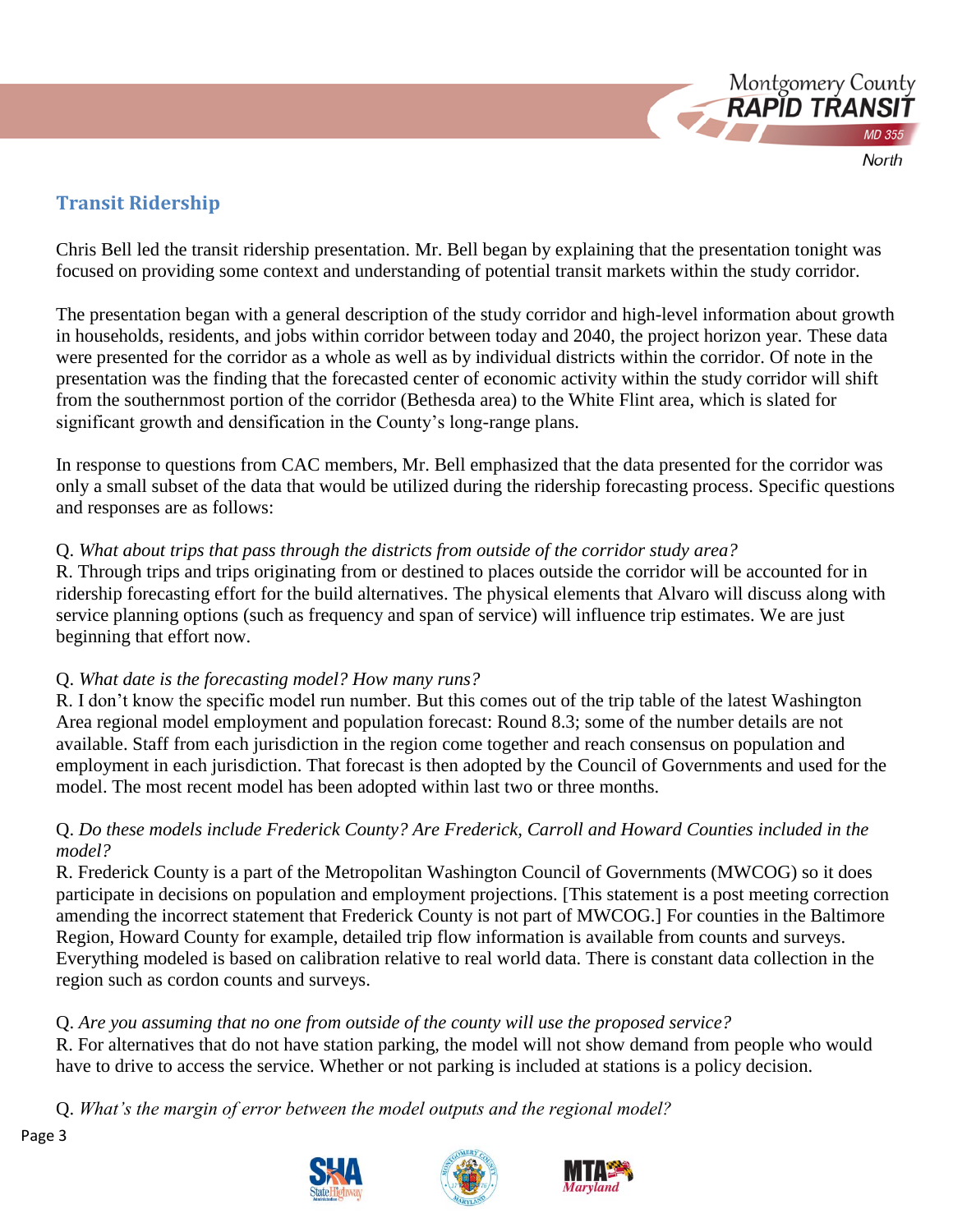

R. That specificity is really more appropriate for the technical meeting. The COG model is primarily for the purposes of identifying air quality and other impacts from transportation infrastructure changes. The Environmental Protection Agency (EPA) has to sign off on it, which requires calibration and a small margin of error. The regional model is customized for the purposes of each study corridor as it was for the Silver and Purple Lines which have be certified by the Federal Transit Administration (FTA).

Q. *What are mode split assumptions for this model?*

R. That will be discussed later in the presentation.

Mr. Bell also explained to CAC members that the five districts shown in different colors within the study corridor were developed for use in explaining and presenting demographic characteristics but that a more detailed geography (Transportation Analysis Zones) will be used in the actual ridership forecasting.

The next element of the presentation focused on travel patterns within the study area, with existing travel patterns discussed first and forecasted travel patterns in 2040 discussed next (the data presented were for all daily trips, all trip purposes). Two key points from the existing travel patterns discussion are:

- Commute trips within the study corridor are a relatively small portion of total trips within the corridor (about 13% of total trips).
- The highest trip flows actually occur within districts within the study area, meaning a large majority of trips within the corridor are short-distance trips.

Forecasted 2040 travel patterns follow the same patterns as existing patterns, though with a higher number of trips (the estimated growth of trips within the corridor between current and 2040 is 27%).

Q. *Are trip types determined by the time they occur?*

R. No, they're based on the stated purpose of the trip (determined by survey).

## Q. *What areas are included in the commute trips?*

R. Commute trips shown are only within the study area. Commute trips that end beyond the study area such as Washington, DC, are not included.

Q: *Only 13 percent of all trips are commute trips?*

R. Within the study area, yes. We can confirm if that pattern holds, regionally.

Q. *Are these trip types determined by survey?*

R. The model outputs predict the trip types. The data the model uses are based on surveys.

## Q. *Would driving to Metro and then going to work be one trip or two?*

R. One. A trip is defined by start and end point; it would only be two trips if a stop was made at a station area destination and then the work trip was resumed.





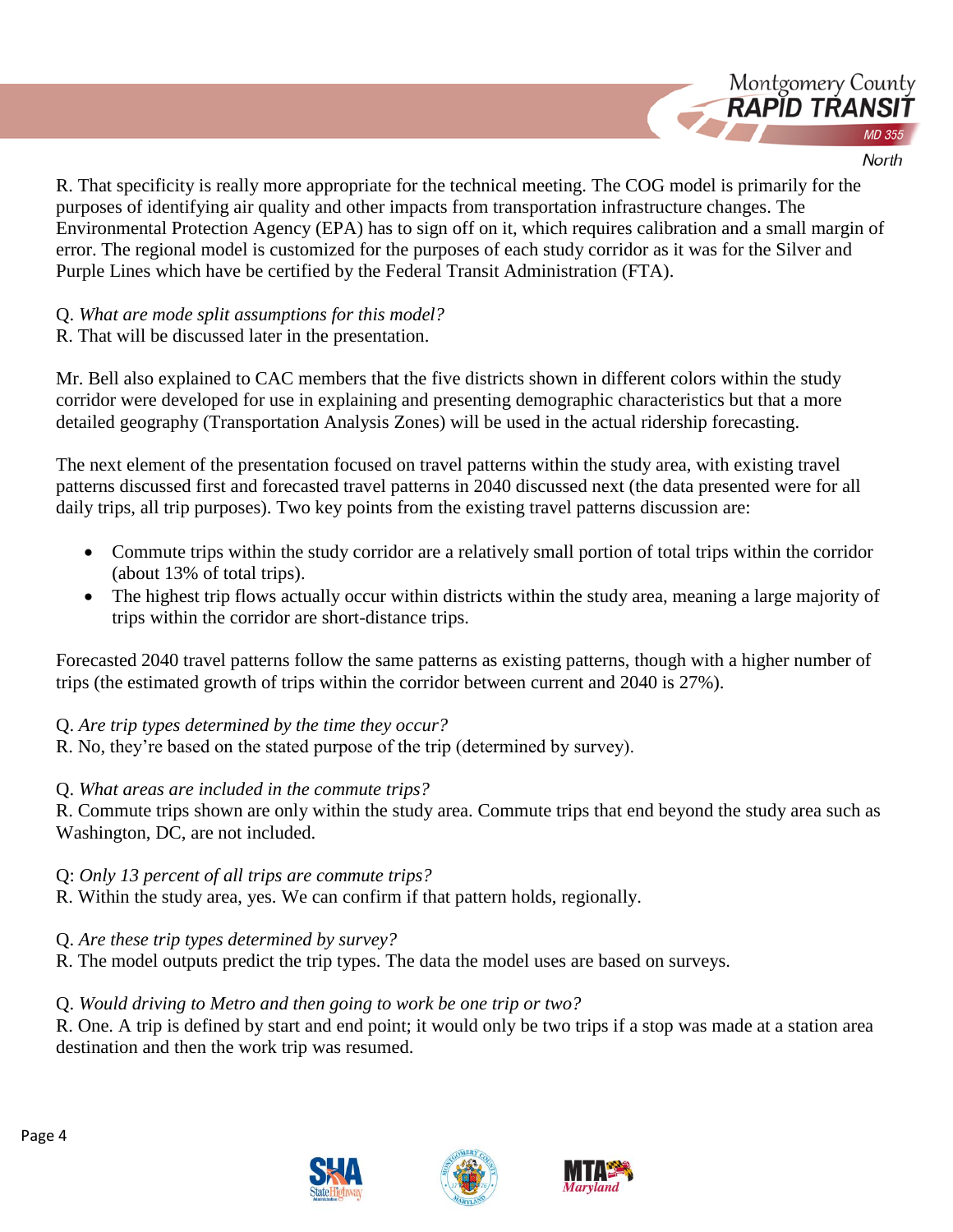

## Q. *Will the Corridor Cities Transitway (CCT) service really extend to Comsat? We've heard that won't actually happen.*

R. Because it is shown in the adopted long range transportation network, CCT service to Comsat is included in our analysis assumptions and will be among the modeled trip options for ridership estimating.

The third presentation was related to the current transit service within the corridor. There are three Ride On routes within the corridor: Route 75, Route 55, and Route 46. Route 55, which runs between Germantown and Rockville, is the heaviest ridership route in the Ride On system and carries nearly 8,000 riders per day. Ridership on the three routes shows that there already is a very strong transit market within the corridor, which forms a strong base for the proposed BRT service.

## Q. *It does not seem like people really use the Ride On 55 to travel along the corridor. It seems to be more often used to access Metro.*

R. The data generally corroborates that high numbers of riders are going to Shady Grove Metro.

Q. *Is growth in projected transit ridership connected to White Flint development?*

R. White Flint is part of projected transit growth, but it also includes background growth.

Q. *Shady Grove Metrorail station parking is at capacity. Does the model assume more parking there?*  R. The 2040 network may include more station area parking.

## Q. *The potential for local trips, and providing for short trips, undermines the purpose of a BRT which stops less frequently.*

R. Serving trips within the districts does not imply that the bus will stop every two blocks. While the BRT stops much less frequently than a local bus it can still serve short or local trips as well as longer trips along the corridor.

## Q. *Part of the Ride On 55's success in ridership is that it accesses lots of neighborhoods.*

R. Frequent and reliable service with fewer stops can attract people from distances further away. For example, WMATA's MetroExtra service is popular even without dedicated right of way.

The final portion of the presentation was a discussion of transit accessibility. Accessibility is measured as the number of jobs that are accessible by transit within a certain amount of time. Not surprisingly, the highest accessibility measures occur around Metro Stations within the corridor. Of note, however, was the potential for the BRT service to improve accessibility in the areas between Metro stations as well as in the northern portion of the county, where the transit network is not as well developed as in the south portion of the county.

# **Traffic Conditions and Forecasts**

Scott Holcomb presented existing and forecasted year (2040) traffic volumes for the MD 355 corridor. These volumes will be used as a base to begin evaluations of the various BRT options that will be analyzed in this study. Traffic operations are important in this project as the nature of BRT systems requires the close interaction of transit vehicles and roadway traffic.





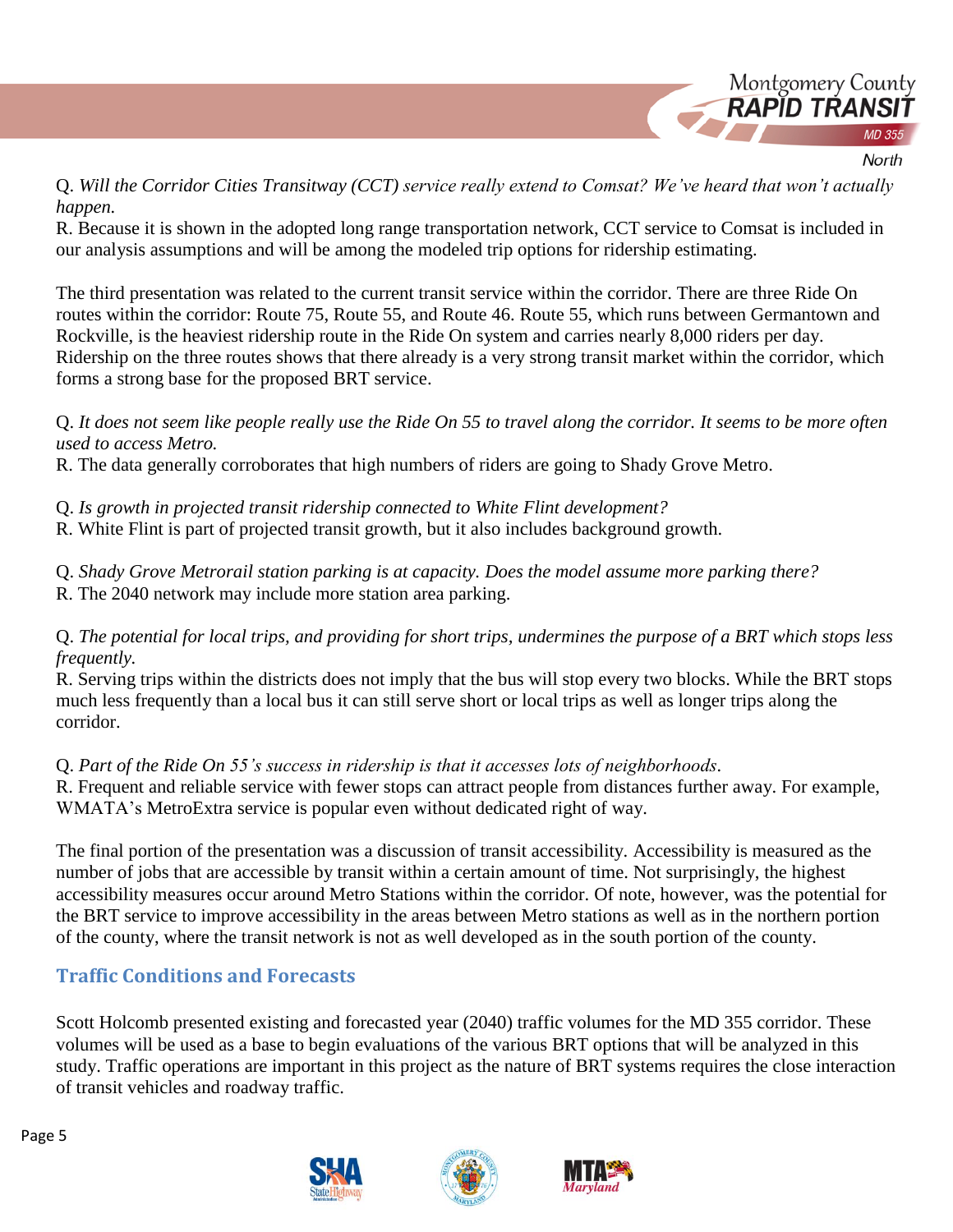

Existing and 2040 Average Daily Traffic (ADT) volumes for MD 355 were discussed first. ADT volumes represent the average total number of vehicles that passes a point on a roadway over a 24 hour period. Existing traffic volumes were developed primarily through the use of traffic counts taken in late 2014. Based on a request from a CAC member, the volumes developed for this project will be checked versus data found online on SHA's website to assure consistency in data sets. The traffic counts used to develop the existing traffic volumes were taken mid-week (Tuesday through Thursday) so that the worst of the weekday rush hours is captured as people tend to use Mondays and Fridays for telecommuting and flexing work schedules. The volumes shown for each roadway section represent the range of ADT values found between the two endpoints of the section. For example, for the section between I-495 and MD 410 in Bethesda, ADT's range from 28,800 to 67,800 vehicles per day, with the lower value found down near the MD 410 intersection and the higher value found further north near the Beltway interchange. From the north end of the 355 corridor moving south, traffic volumes tend to increase until peak near the beltway, reaching ADTs of roughly 60,000 vehicles. ADTs fall again toward central Bethesda, to approximately 30,000. Projected traffic volume growth rates range from approximately 13% to 23%. The growth projection might have been even higher than this, but is being held down somewhat by planned improvements to parallel roadways. The highest growth area is toward the middle of the study corridor, near White Flint, where there is a lot of potential for development. The southern part of the corridor within the beltway is already operating at nearly saturated conditions, and growth projections are lower there.

CAC members asked Mr. Holcomb to clarify points made regarding ADT:

Q. *How are there two numbers for an average volume in each district?*

R. The range of volumes represents the minimum and maximum volumes counted at various points on that section of roadway.

Q. *What types of traffic counts were done?*

R. 13 hour long counts on an average weekday. Those numbers were factored to reflect a 24-hour span.

Q. *When did you do the count?* R. Last fall.

Q. *Current traffic has changed due to the recently opened connection between Seneca Highway and MD 355. It is much greater now even than last fall.*

R. We will look into the situation and make adjustments where needed.

2040 ADT volumes were developed using the same MWCOG travel demand model with Round 8.3 Socio-Economic input data as described in the Transit presentation. Traffic volumes are expected to grow between now and 2040 with the forecasted growth in households and employment in the study area and region. Volumes were shown to grow between 13 to 23% along the corridor depending on expected development levels as well as changes to the transportation network. In areas such as White Flint where denser development is planned, traffic growth is expected to be more than 20% over the 25 year study period. The area inside the Beltway shows lower growth as it is already largely built out and the roadway system is saturated. It should be noted that the 2040 volumes represent No-Build conditions in that no changes to the transportation system (including the building of BRT service) are assumed beyond those included in the region's Fiscally Constrained Long Range





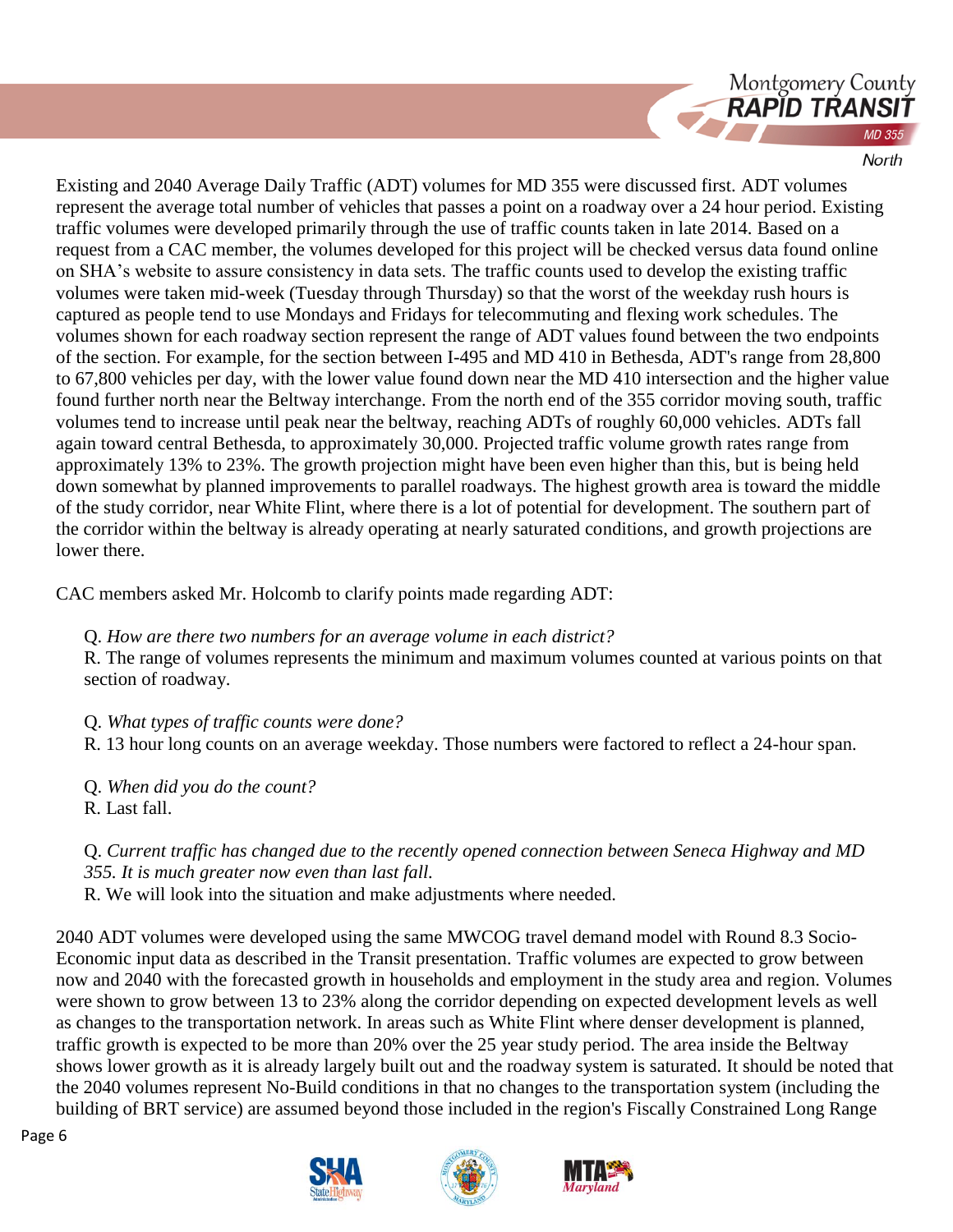

Plan (CLRP). The proposed development growth that is an input into the model (Round 8.3) is developed for MWCOG by the County, and is determined by demographers based on zoning, development trends, etc.

Mr. Holcomb described how transportation professionals use a grading system from A to F to characterize traffic operations during specific hours, such as the morning and evening rush hours. These grades are referred to as Levels of Service (LOS). Mr. Holcomb shared with the group a display of the general characteristics of each LOS grade for intersections and roadways. LOS A is defined as operations with highly stable/free-flow conditions with little delay and uninterrupted vehicle movement. On the other end of the spectrum is LOS F which frequently has stop and go conditions and high delays for users. The group noted that LOS F can cover a wide range of failing operations as the grading system does not go beyond F.

For this project, the LOS for the morning and evening peak period hours has been developed for Existing and Forecasted 2040 No-Build traffic. The presentation showed the calculated LOS for 14 of the larger intersections in the corridor, along with the average delay (in seconds) experienced by vehicle occupants that pass through the intersection. Many of these 14 locations currently operate at LOS D, E or F during one or both peak period hours. The chart presented shows the overall LOS for the intersection for all traffic passing through it, including those traveling in the non-peak direction. The LOS for specific movements can be shown as well.

With the expected increases in traffic volumes by 2040, intersection LOS is expected to get worse, as is the average driver delay. The exception to this is the Cedar Lane intersection where the LOS is shown to improve due to ongoing construction of improvements at that location to support the Base Realignment and Closure (BRAC) growth at the Walter Reed medical facility. This specific LOS will be checked with the County and SHA to assure that it matches with their expectations of the intersection improvement project. The LOS operational analysis was accomplished for this presentation using Synchro traffic software with the Highway Capacity Manual (HCM) methodology. In a later stage of the project, the analyses will also be done using VISSIM software, which allows for more sensitive analyses of transit vehicle operations and pedestrian impacts.

Q. *Can you do a comparison chart showing CLV, in addition to the LOS charts?*

R. Yes, this can be done. It should be noted that we used Synchro and SimTraffic to conduct a Highway Capacity Manual (HCM) analysis.

An important measure for users of the transportation system is speed and travel time. Mr. Holcomb presented the Existing and Forecasted 2040 No-Build average traffic speeds and travel times for segments along the MD 355 corridor for both the southbound and northbound directions. The travel speeds and times shown in the presentation include the delays experienced by motorists sitting at traffic signals, so the speeds are below posted/signed speeds that vehicles are travelling between intersections. For both directions on MD 355, speeds are generally slower in the peak direction of traffic flow (southbound in the morning rush hour and northbound in the evening). In 2015, the data show that to travel the entire corridor from one end to the other, it would take a little over an hour in both peaks on southbound MD 355, with that increasing to close to 90 minutes by 2040. In the northbound direction in the evening peak the travel time is shown to increase from 1 hour and 15 minutes in 2015 to a forecast of almost 2 hours in 2040. Average speeds are expected to drop by about 5 mph for travelling the entire length of the corridor between 2015 and 2040. It was noted that few people travel the entire length of MD 355 in one trip, but showing the results for the entire length of the corridor gives a good overall





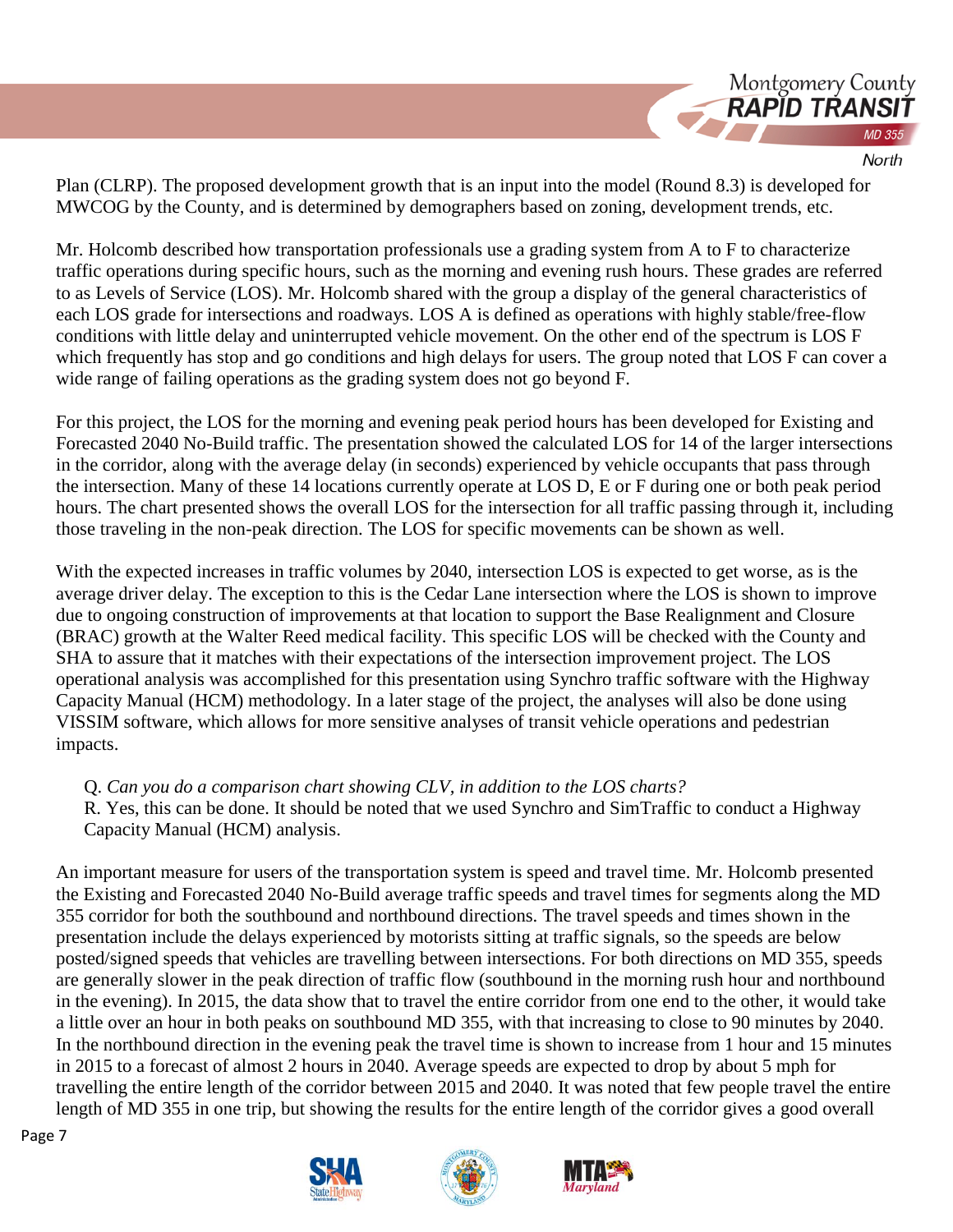

picture of corridor operations. Travel times and speeds can be provided for other trip lengths, such as between transit stations.

Q. *Calculating a trip time for the entire corridor doesn't make sense because people don't use it that way. Can you look at travel time between projected stations?*

R. We will generate both transit and auto travel times for representative trips.

Mr. Holcomb then presented to the group a summary of crash data that has been recorded along the corridor. Approximately 1,900 police reported crashes occurred along MD 355 between the beginning of 2011 and end of 2013 between the project endpoints in Clarksburg and Bethesda. The crash data displayed the data according to major corridor segments with crashes per mile for those segments, and crash types most prevalent in those segments. Many of the segments show a high number of rear end, left turn, and angle collisions. These types of collisions are fairly typical for congested roads with many access points and high levels of turning vehicles. It was noted that several sections had a relatively large number of crashes involving pedestrians. As BRT options are reviewed, it will be important to identify safety issues.

Additional comments and questions on traffic analysis included:

A Comment on Purpose and Need: *Travel time savings alone will not be adequate as a measure to evaluate alternatives because these numbers won't justify the investment.*

Q. *Does traffic analysis reflect the federal government and other employers promoting telecommuting and mode changes reduce traffic on Mondays and Fridays?* R. Yes, we typically count traffic during the middle of the week.

Q. *Is any of this data available online/publicly to dig into?*

R. Not at the moment. It may be available later and for the technical-focused meeting.

Q. *We have been given a lot of tables of numbers and would like to advise. It would be helpful to have more information to assess the actual model and methodology at the technical meeting.* R. The technical meeting and our application of concepts during review of ongoing work will provide opportunities to discuss and advise.

# **Draft Purpose and Need Language**

Mr. Sifuentes presented the Draft Purpose and Need Language for the project. Over the past couple of months the team has been analyzing exiting conditions information related to existing bus service and traffic along MD 355. In addition, information gathered from the CACs on strengths and weaknesses of the corridor and the values and concerns that they have were used to develop this draft language. Many CAC members have already sent us very valuable and useful comments on the draft purpose and need language. We wanted to present this language as draft to be able to receive feedback from the CAC members and then show it to the general public at the Informational Open House. Mr. Sifuentes asked members to continue to submit comments in writing on the draft language that was presented.







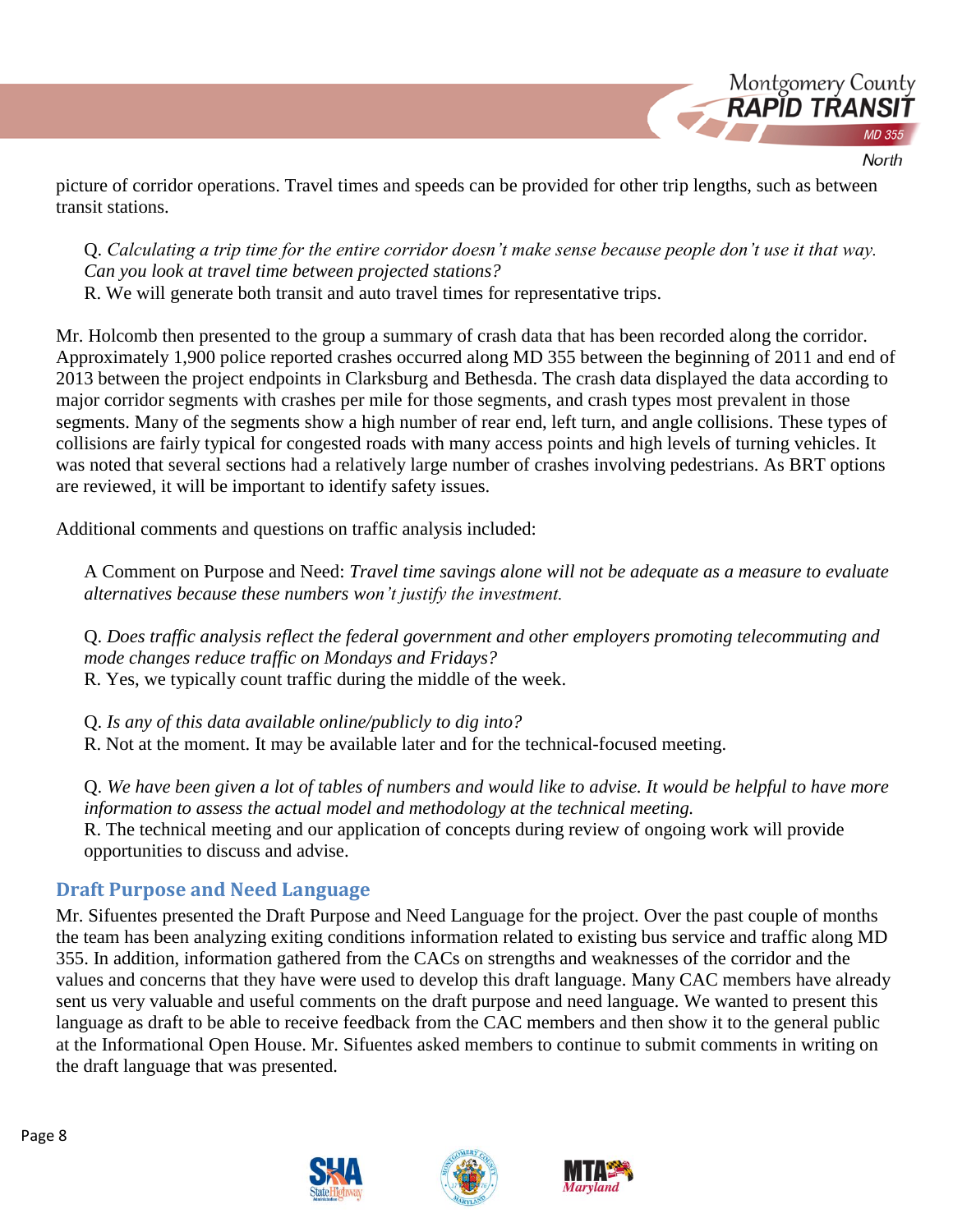

#### **Purpose and Need Discussion**

Q. *There is a problem with one Purpose and Need being applied to the entire 355 corridor due to the very different characteristics of the northern and southern sections of the corridor. The future BRT is being used to justify not building some roadways that are in the CLRP. I don't want to put out a document that claims to solve traffic problems in Clarksburg, when the frequent service may very well not make it north of Germantown.*

Q. *Another problem is the northern corridor terminus. The BRT can't go north of the bypass, which is south of Stringtown Road. Clarksburg will be better served by double the frequency of Ride On Route 55.*  R. The current study limits reflect the Master Plan.

Q. *The "purpose" stated is to build the BRT. But the actual purpose is to decrease traffic congestion and increase access to transit. The need is the real difficulties people have are getting around in their neighborhoods. The items that are currently in the purpose, such as high speed, high frequency transit, are actually supposed to be part of the solution. I am providing a table of contents from an actual NEPA process, which includes many more items.*

R. As we are still pre-NEPA the Purpose and Need can change.

## **Running Way**

Mr. Sifuentes described that as discussed at the kickoff meeting, a BRT system is made up of various elements creating a menu of options for running ways, service plans, stations, vehicles and technologies. Today we will be discussing the running way options available for this project. The running way describes the physical location of the BRT and the way that it operates in relationship to vehicular traffic. A total of six options have been identified for consideration. At the last meeting we described the existing roadway characteristics and how much they differ along the corridor: from urban to rural, from eight lanes to two lanes. Given the varying nature of the corridor, the proposed six options will be mixed and matched along different segments of the corridor to best fit within the surrounding area. For example, what works in Germantown may not work in Bethesda. The typical sections presented are general in nature and are being used to describe the running way and interaction between general traffic and the BRT vehicle. They are not showing specifically where these typical sections will be applied. NOT EVERY OPTION IS APPROPRIATE FOR EVERY SEGMENT OF THE MD 355 CORRIDOR, he emphasized.

#### **Option 1 – BRT in Mixed Traffic**

BRT under this option would operate in mixed traffic with all traffic on the road operating within the existing roadway footprint. The BRT would be subject to the same delay and congestion experienced on the roadway. This BRT option could include enhanced transit features such as fewer stops and minor operating improvements like transit signal priority (TSP). TSP allows a BRT vehicle to communicate with the approaching signal to either extend the green cycle for a few seconds or make the red cycle shorter.

Regarding a Canadian example of a location where BRT is operating in mixed traffic a CAC member asked:

- Q. *What is the population of Brampton?*
- R. Approximately 500,000 people.



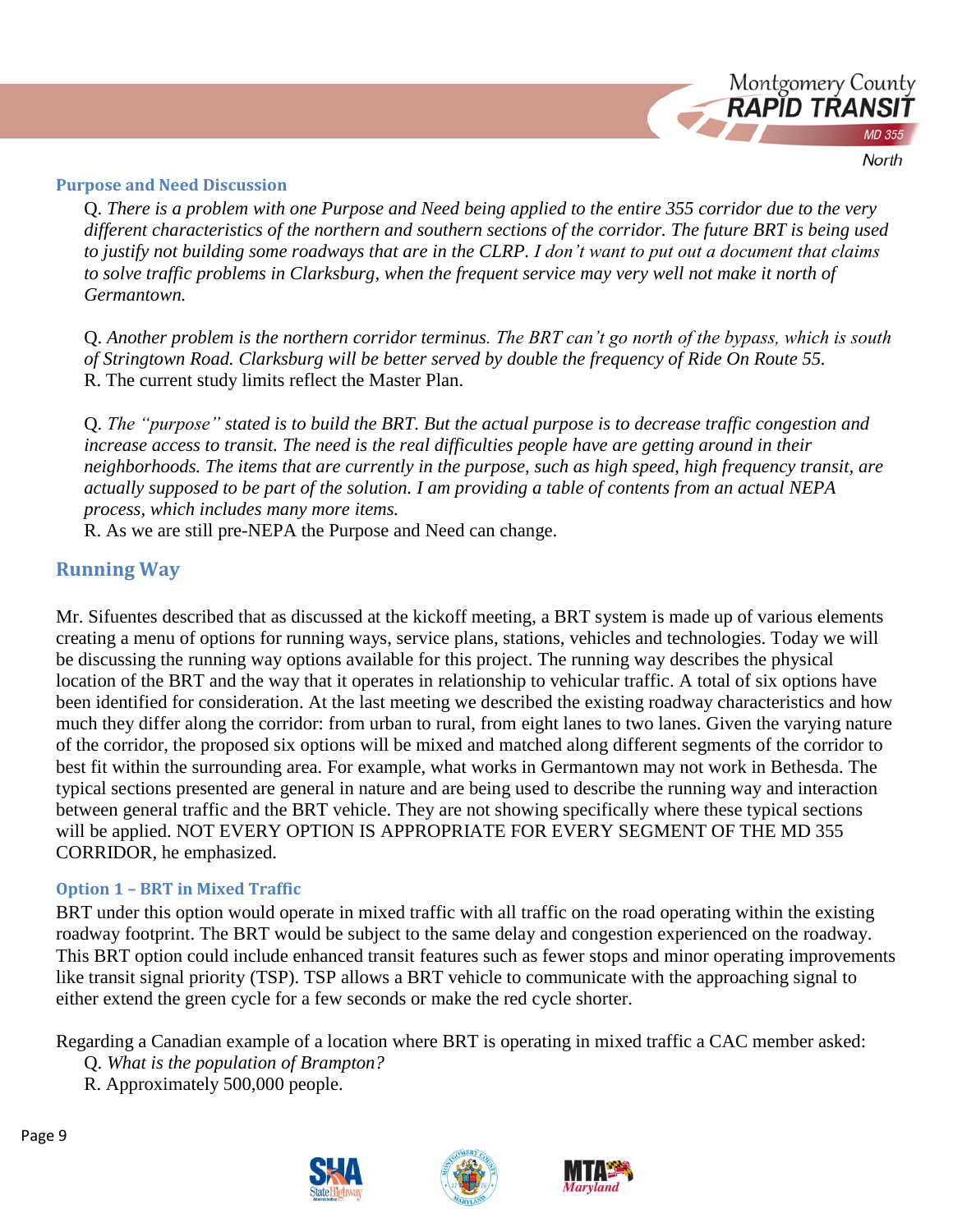

**Option 2 – BRT Queue Jump Lanes**

BRT under this option would also operate in mixed traffic with all other vehicles on the road within the existing roadway footprint. This option would however include BRT queue jump lanes at intersections where feasible and justified. The BRT queue jump lane would allow the BRT vehicle to get in the front of the queue and through a protected phase get ahead of all other vehicles still waiting at the signal. This BRT option could also include enhanced transit with limited stops and minor facility improvements such as transit signal priority (TSP).

- Q. *Does the bus have its own lane?*
- R. Only at intersections to allow for the bus to queue jump other vehicles.

## Q. *What if someone wants to turn right (where the queue jump is operating)?*

R. If a right turn lane is warranted, the design would ideally allow for right turning vehicles to freely clear a bus stopped at a red signal. If no turn lane is warranted, right turning vehicles would wait until able to complete the turn behind the bus or other traffic.

Several members raised issues that Mr. Sifuentes indicated will be considered during the feasibility analysis. They included:

- *Safety and the need for police enforcement as people adjust to changes in traffic patterns.*
- *Property acquisition needed as a result of queue jumps at intersections.*
- *Right turning vehicles, right turn on red restrictions, and additional queuing at intersections where queue jumps are envisioned.*

A question was asked about concerns with signal priority:

Q. *Please clarify signal priority vs. signal extension. For example, traffic engineers were concerned on the CCT that signal extension would disrupt signal cycles and signal progression along corridor.*  R. Signal operations alternatives will be part of the "build" traffic analysis. The distinction is usually between signal "priority" which involves a response from the signal which is conditional on the overall signal timing cycle being able to handle the adjustment at that moment, and can result in extending the green time or truncating the red; and, signal "preemption' which is not conditional and is typically provided automatically at the time of the "call." Preemption is usually used for police, fire and EMS emergencies.

There were also questions about pedestrian accommodation:

Q. *Will seconds be removed from pedestrian cycle if they're added to the vehicle cycle to get buses through?*

R. Signal phasing will be assessed in traffic analysis, but minimum time for pedestrians to cross must follow established industry standards. Wider crossings can create longer signal cycles which on MD 355 today are already considerable.





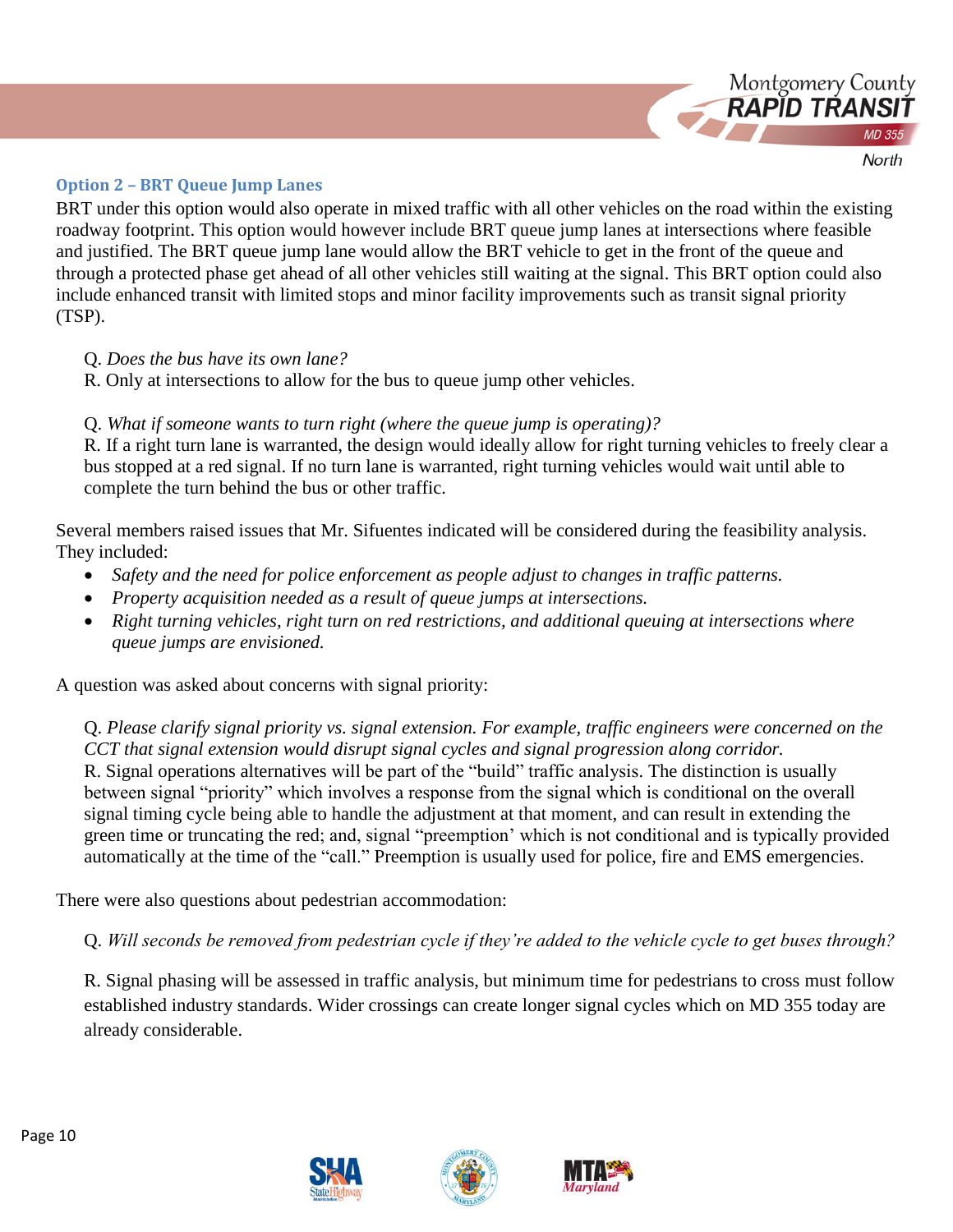

#### **Option 3 – One Way, Reversible, Dedicated BRT Lane**

This option would provide a lane dedicated to the BRT. Directionality of the dedicated BRT lane would be determined by peak hour demand. Peak direction BRT buses in the one-way reversible lane would stop at new BRT stations, while off-peak direction BRT buses would operate in mixed traffic and could use existing bus stops retrofitted for BRT. The dedicated lanes can be achieved via an additional lane or repurposing of an existing travel lane.

Under the first scenario an additional lane would be added to the existing typical section and would be dedicated to the BRT buses. Under the second scenario, an existing travel lane in the off peak direction would be repurposed and dedicated to the BRT. When the peak directionality changes, the BRT lane would switch. An example was shown for the AM peak with a strong southbound peak direction. In the AM peak a northbound lane would be repurposed and dedicated to a southbound BRT. In the PM peak a southbound lane would be repurposed and dedicated to a northbound BRT. This operation would be similar to the existing conditions on US 29 inside the beltway, where an additional lane is given to the peak direction. However instead of giving this lane to general purpose traffic, the lane would be dedicated to the BRT.

## **Option 4 – Bi-directional, Dedicated BRT Lane**

Similar to Option 3, this option would provide a dedicated BRT lane. However instead of only allowing peak direction BRT buses on the dedicated lane, buses travelling in both directions will be allowed to use the lane. BRT buses traveling in both directions share a single lane that would have passing zones to maintain operations. The dedicated lanes can be achieved via an additional lane or repurposing of an existing travel lane. Under the first scenario an additional lane would be added to the existing typical section and would be dedicated to the BRT buses. Under the second scenario, an existing travel lane in the off peak direction would be repurposed and dedicated to the bi-directional BRT. When the peak directionality changes the lane that is dedicated to bidirectional BRT travel would also switch to flow in the direction of peak travel. An example was shown for the AM peak with a strong southbound peak direction. In the AM peak a northbound lane would be repurposed and dedicated to the bi-directional BRT. In the PM peak a southbound lane would be repurposed and dedicated to the bi-directional BRT. This operation would be similar to the existing conditions on US 29 inside the beltway, where an additional lane is given to the peak direction of traffic. However instead of giving this lane to general purpose traffic, the lane would be dedicated to the BRT. Pictures of an existing bi-directional BRT system were shown to the group.

## **Questions about Options 3 & 4: One way, Reversible or Bi-Directional, Dedicated BRT Lane**

Members indicated concern about the impacts of center stations located in the medians along MD 355. Concerns included:

- *Loss of pedestrian refuge space.*
- *Property impacts both of both private property and for existing right-of-way that is currently in use by adjacent commercial property owners.*







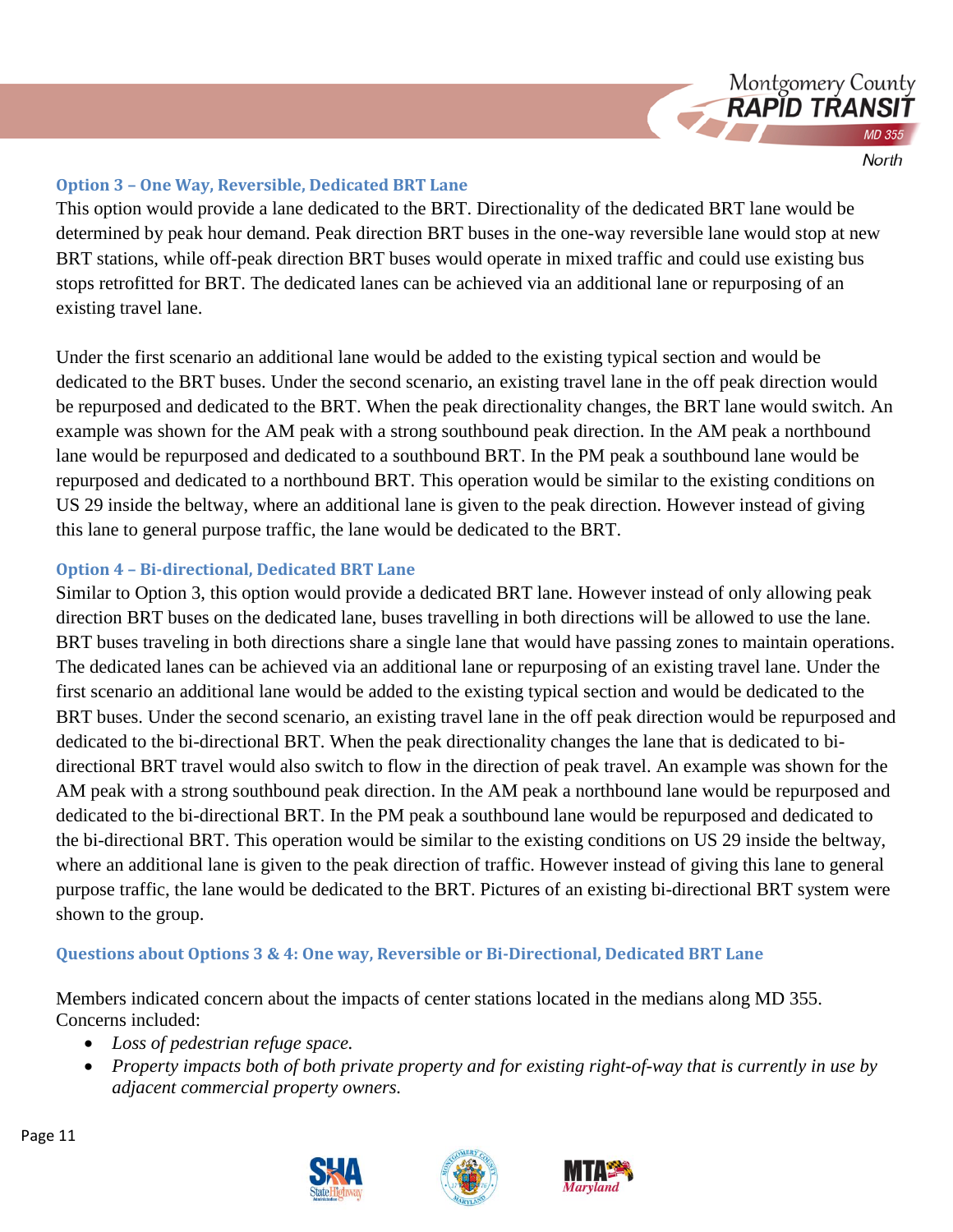- Montgomery County **RAPID TRANS** North
- *Left turn restrictions both from the travel way and from commercial businesses along the road.*
- *Left turn queueing at intersections which already spills back into travel lanes at some cross-streets in the corridor.*

## Q. *So all of the turnouts from strip malls would be closed?*

R. Yes, for a dedicated median option all the mid-block unsignalized crossings would be gone, and all vehicles would have to turn at a light.

More questions arose as the members wanted to be sure they understood exactly how the bi-directional lane concept would operate:

## Q. *Which direction would use the dedicated lane when there is no clear peak demand? Are they both in mixed traffic?*

R. Once you have a dedicated bus lane, you'd want to always be using it. So it would take further analysis to determine which directions should use the lane and when.

# Q. *So buses will have to wait for each other in a bi-directional lane option?*

R. Possibly. But a bi directional option could be used to bridge gaps in constrained areas, and would include passing zones (like those shown in the Eugene, OR example in the presentation).

# **Option 5 – Dedicated Median BRT Lanes**

Under this option BRT buses would operate in dedicated lanes located in the median. This option would provide the highest level of service compared with other BRT options since the BRT would operate in the median with minimal conflicts with existing traffic. However by being in the median, left turn movements would only occur at signalized intersection or under a protected movement. Many of the existing mid-block crossing along MD 355 would need to be closed and the movements relocated to the nearest signalized intersection. Traffic analysis would need to be conducted to determine how much longer the left turn storage will need to be. The dedicated lanes can be achieved via additional lanes or repurposing of existing travel lanes. Under the first scenario two additional lanes would be added to the existing typical section and would be dedicated to BRT buses. Under the second scenario, two existing inside travel lanes would be repurposed and dedicated to BRT buses.

# **Option 6 – Dedicated Curb BRT Lanes**

Under this option BRT buses would operate in dedicated lanes located curbside. Since the dedicated lanes are on the outside nearest to the curb, these lanes would have to be shared with local buses and all right turn movements to and from MD 355. This reduces the efficiency of the BRT travel times. The dedicated lanes can be achieved via additional lanes or repurposing of existing travel lanes. Under the first scenario two additional lanes would be added to the existing typical section and would be dedicated to BRT buses. Under the second scenario, two existing outside travel lanes would be repurposed and dedicated to BRT buses.

In response to what will be studied and when, Mr. Sifuentes provided the following responses:

- Options will be applied to various sections along the corridor in upcoming work.
- Issues related to each intersection are being inventoried and will be considered as each concept is developed.